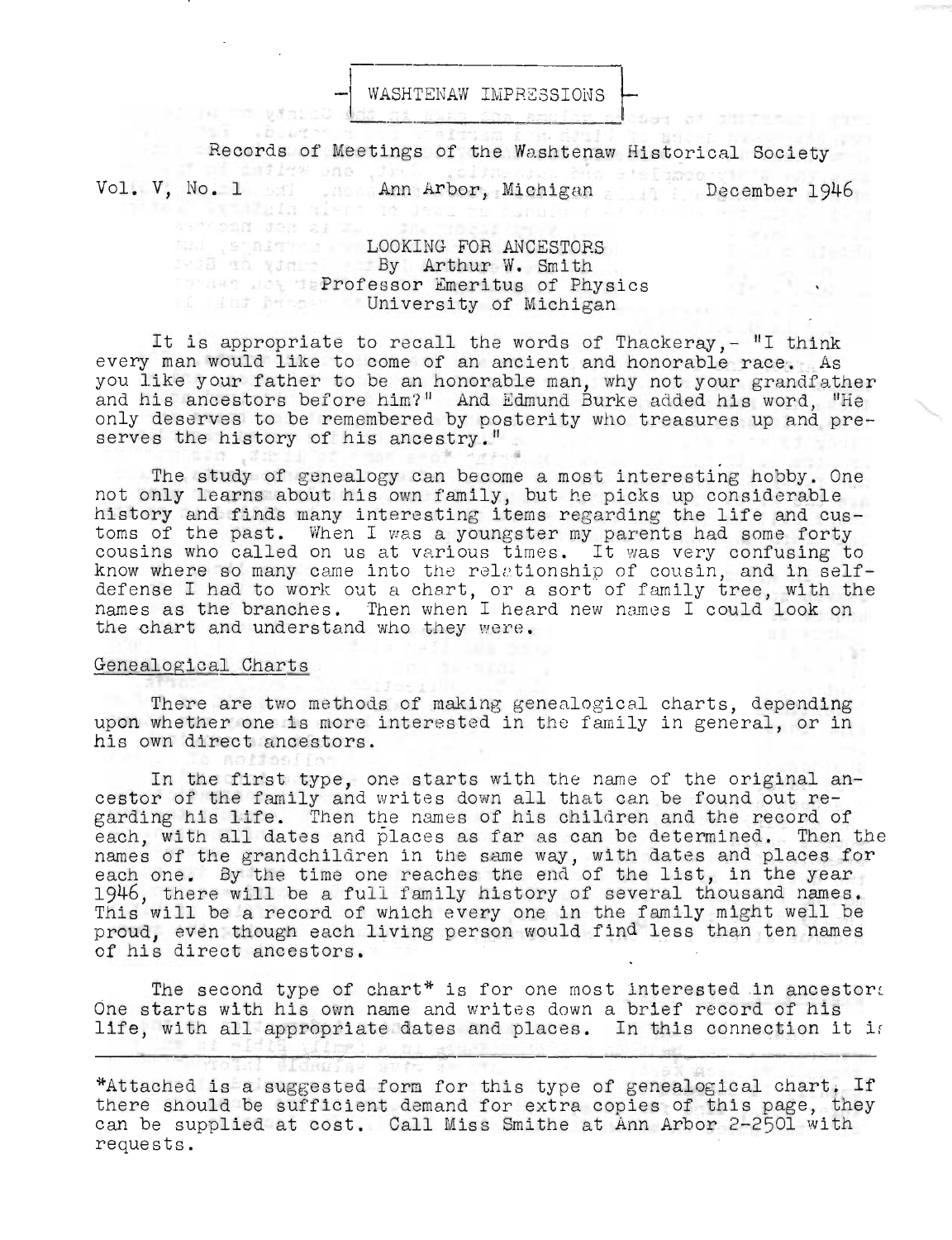very important to record volume and page in the County or State vital records where dates of birth and marriage are recorded. Probably you know these dates yourself, but the official reference is necessary to make the story complete and authentic. Next, one writes in the names of his parents and fills out the record for each. The names of all their children should be included as part of their history. Dates and their children should be included as part of their history. Dates a<br>places here are, of course, very important. It is not necessary to praces here are, or course, very important. It is not necessary to<br>obtain official certificates of their births and marriage, but the volume and page where these are recorded in the County or State office should be cited. Do not be discouraged if at first you cannot find all the information you desire. Leave soace to record this later when it may be discovered.

After the two parents, there are the four grandparents. Their names are each written at the tops of four separate pages, and on these are recorded all the information that can be obtained about them. In some cases very little can be found, but now there are four lines to work on, and surely something can be disdovered regarding one or more of them. Whenever some thing does come to light, his pago is now ready for entering the new data. After the grandparents, there are the great-grandparents, - eight of them. Surely among so many there will be several lines where the record can be filled in on the same form that has been already set up.

In all my own records I write only on every other line. This leaves space below each statement, date, or place to write in the source of the information, whatever this may be. Where the same source is repeatedly cited, an abbreviation or symbol can be made use of, with full name of the source supplied at the bottom of the page or the beginning of the file. This is not a fantastic idea, but one that has been forced upon me in the collection of family records. Oftentimes these references are of more value than the bit of information that is obtained from them. One never knows who may use these records in years to come,  $\alpha$  who may need to consult the original dources. In fact, after the lapse of time and collection of considerable data, one cannot remember the source of all the information that has been collected. When later information seems to contradict what nas been collected. when later information seems to contradict what<br>was at first considered correct, it is necessary to consult the first was at first considered correct, it is necessary to consult the firs<br>source again and compare it critically with the new information. An example of the usefulness of these references was a case where I had two dates of birth for a certain man. Both agreed on the day and the month, but one was 1854 and the other 1858 . One record was from the family Bible of the man himself, the other from the Office of Vital Records at the Trenton, New Jersey, State House. Knowing the sources, I knew where to begin the search for further information.

## Sources of Information

There are many and varied means by which information on the older generations may be found. Often there is a family Bible in which records have been kept. Cemetery stones give valuable information which usually is correct as far as it goes. If this is copied it should be taken down, line for line, just as it appears on the stone and filed with the sheet on which the data is entered. The location of the

市 ÷.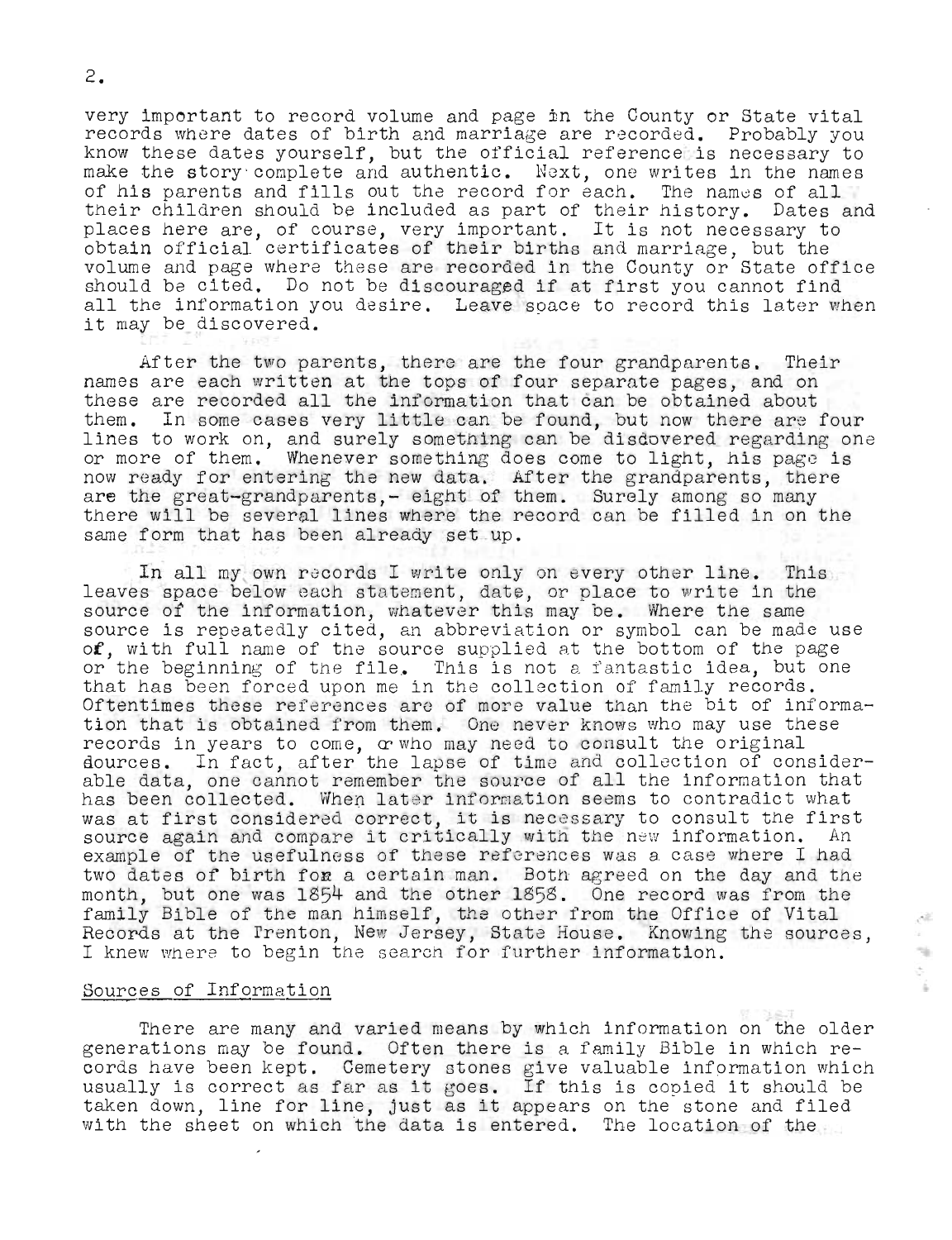stone in the cemetery and on the lot may be helpful to the searcher.

It is always a pleasure when one can find a published genealogy of the family. Among the eight names you now have in the third gene ration, there is a good chance of finding such a published record, either a complete book or in the family histories that are published by genealogical societies. "Now, though you find such a line in print, you must be very careful about accepting it as correct in every detail. Not everything that glitters is gold, and not everything that istall. Not every uning that gritters is goid, and not every uning that<br>is printed is true, in spite of popular belief. Genealogies are compiled and published, sometimes at great expense , by all sorts of people. Some of these records are reliable and trustworthy, some of edpie. Some of these records are reflable and trustworthy, some of<br>them are filled with glaring errors. A beautifully printed genealogy,<br>elaborately bound in tooled leather, may be full of mistakes and aleiaborately bound in tooled leather, may be full of mistakes and al-<br>most worthless, or even worse than that, grossly misleading. Another family history, printed on cheap paper from worn type, may prove to ramily history, printed on cheap paper from worn type, may prove to<br>be notable for its accuracy."\* If you find it stated that a man is be hotable for fits accuracy. If you find to stated that a man is<br>born six years after the date of his father's death, you should use born six years after the date of his father's death, you should use<br>the book with caution, although even so it may still be found useful for your purposes to a degree.

Recorded deeds of the transfer of property, as well as recorded wills in the Probate Office, often contain revealing information on family relationships, as when a man deeds his house to "my beloved son John," or provides in a will that in case John is not living, it shall go to "James, the oldest son of my deceased daughter Sarah.

If one has ancestors in Massachusetts, there are printed volumes of births, marriages, and deaths for most of the towns of that state from the earliest times down to the year 1850, as set down by the Town Clerk. A set of these volumes is in the University of Michigan Library. Henw water notated

In Connecticut, a man who was interested in the vital records of his state has copied tnese records from the books of the various towns (or townships) onto cards, over a million of them, which are now in a single alphabetical file in the State Library at Hartford. A typewritten copy of these cards, in over  $130$  volumes, is in the Library of the New England Historic-Genealogical Society in Boston. A hundred volumes of the Register of this Society is in our own University Library.

A similar undertaking has been carried out for the towns of New Hampshire and Vermont, and the collected records can be consulted in iampshire and <u>vermont</u>, and the collected records can be consulted i<br>the State Houses at Concord and Montpelier. Another set of 75 volune beate houses at concord and montperier. Another set of  $\gamma$  voi-<br>umes pertaining especially to <u>New York</u> history is the record of the New York Genealogical and Biographical Society. This is also in our Library.

If one is looking for ancestors who were in the American Revolution, it is helpful to consult the 166 volumes of Lineage Books of the D. A. R., which contain 166,000 lineages.

\*Searching for your ancestors, by Gilbert Harry Doane. N.Y., c 1937.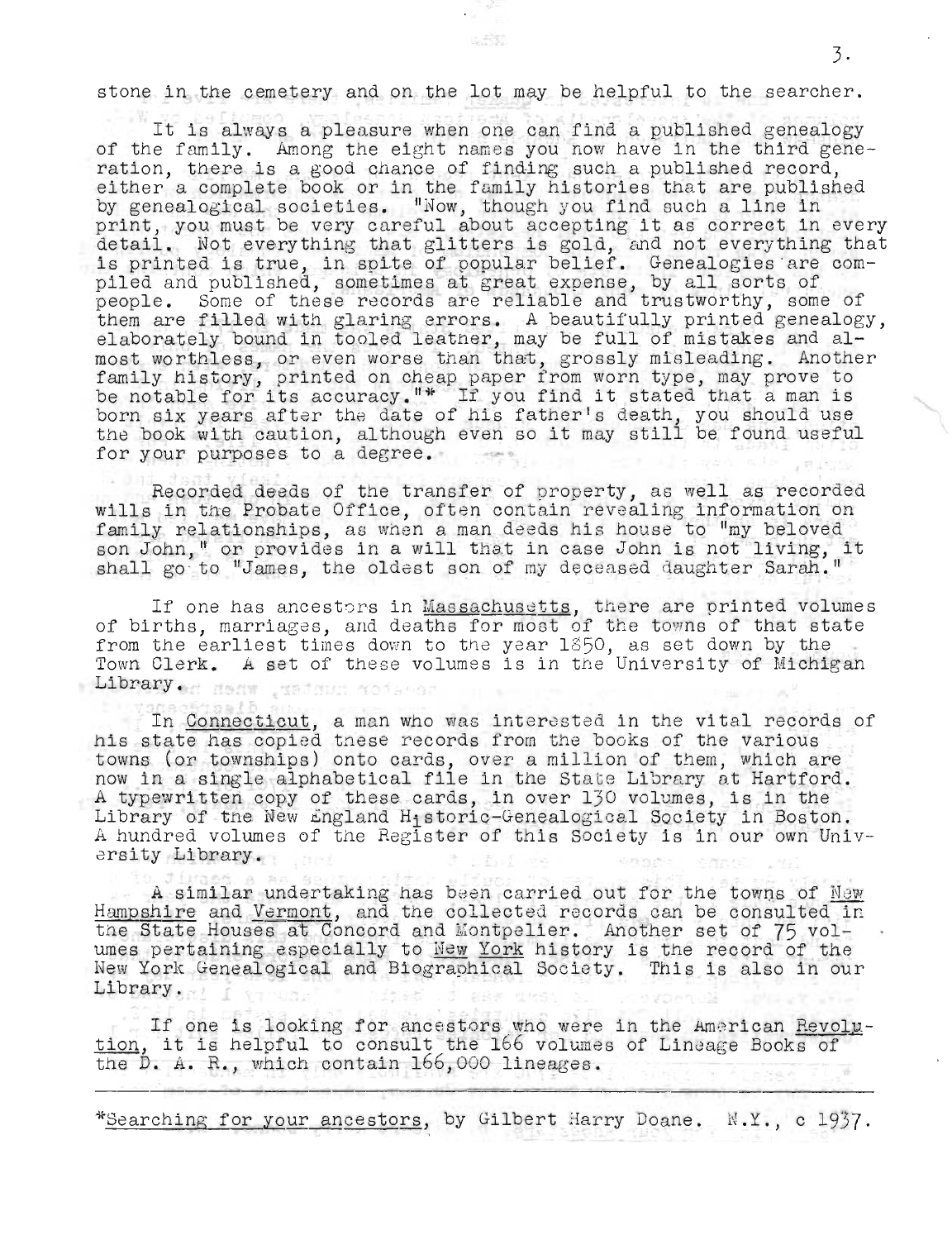If one is interested in Quaker families, there are five large volumes of the Encyclopedia of American Genealogy, compiled by W.W. Hinshaw and published by Edwards Brothers here in Ann Arbor.

Most of the states have kept records of births, marriages, and deaths for the past hundred years, and complete information on these state records is given in 33 pages of volume 90 of the New England Historical and Genealogical Register. Also we must not forge t the seven large volumes of the Compendium of American Genealogy published by the American Institute of Genealogy in Chicago, which contains the ancestral lines of many thousands of Americans.

The first census of the United States was made in 1790, and is the only one that has been printed. It gives the names of only the heads of families and the number of sons and daughters, with their ages. This is useful in checking ancestors who were living in that period. While a single glimpse at a family may not give much inform-<br>ation, the use of successive census reports at ten-year intervals often leads to the construction of the entire family life.\* For  $ex$ ample, one can fix the approximate date of death by noting when a man's name disappears from the census list; it is likely that the family moved to a new home when a name disappears in one town and apfamily moved to a new home when a name disappears in one town and ap-<br>pears in another; and it may be assumed that sons have married and pears in another; and it may be assumed that sons have married and<br>set up homes of their own when the number of children listed are fewer and new family entries appear. The census of 1850 is especially useful as it gives for the first time the name of each person in the family. Since the place of birth is also recorded, the migrations of a family can easily be traced.

## Double Dates

"A stumbling block for many an ancestor hunter, when he attempts to check the dates of his forebears, is a mysterious discrepancy of either a few days or a year which throws out his calculation. If this does not arise, then the double date which he finds in some old records may cause him to wonder why those who made the contemporary records may cause film to wonder why those who made the contemporant record did not know whether the child was born in 1701 or 1702... These double dates in the old records occur only in January, February, or March, and never later than 1752. "\*\*

Mr. Doane proceeds to explain this situation, from which we freely quote: This system of double dating arose as a result of a change made in the calendar in  $1582$ . Before that date the year was onange made in the calendar in 1982. Before that date the year was<br>divided into 365 days plus an extra day every four years. It was found that this year was 11 minutes too long, and this discrepancy amounted to 10 days by 1582. Therefore, Pope Gregory ordered that IC days be dropped out of the calendar, and also one leap-year day every 400 years. Moreover, the year was to begin on January 1 instead of or years. Moreover, the year was to begin on canaary I finstead or onservative Engzand and her colonies refused to follow suit for 170

\*All census records since 1790 are available only in manuscript form, and may be consulted at the Census Bureau, Department of Commerce, in Washington.

\*\*Searching for your ancestors, by Gilbert Harry Doane. N.Y., c 1937.

4.